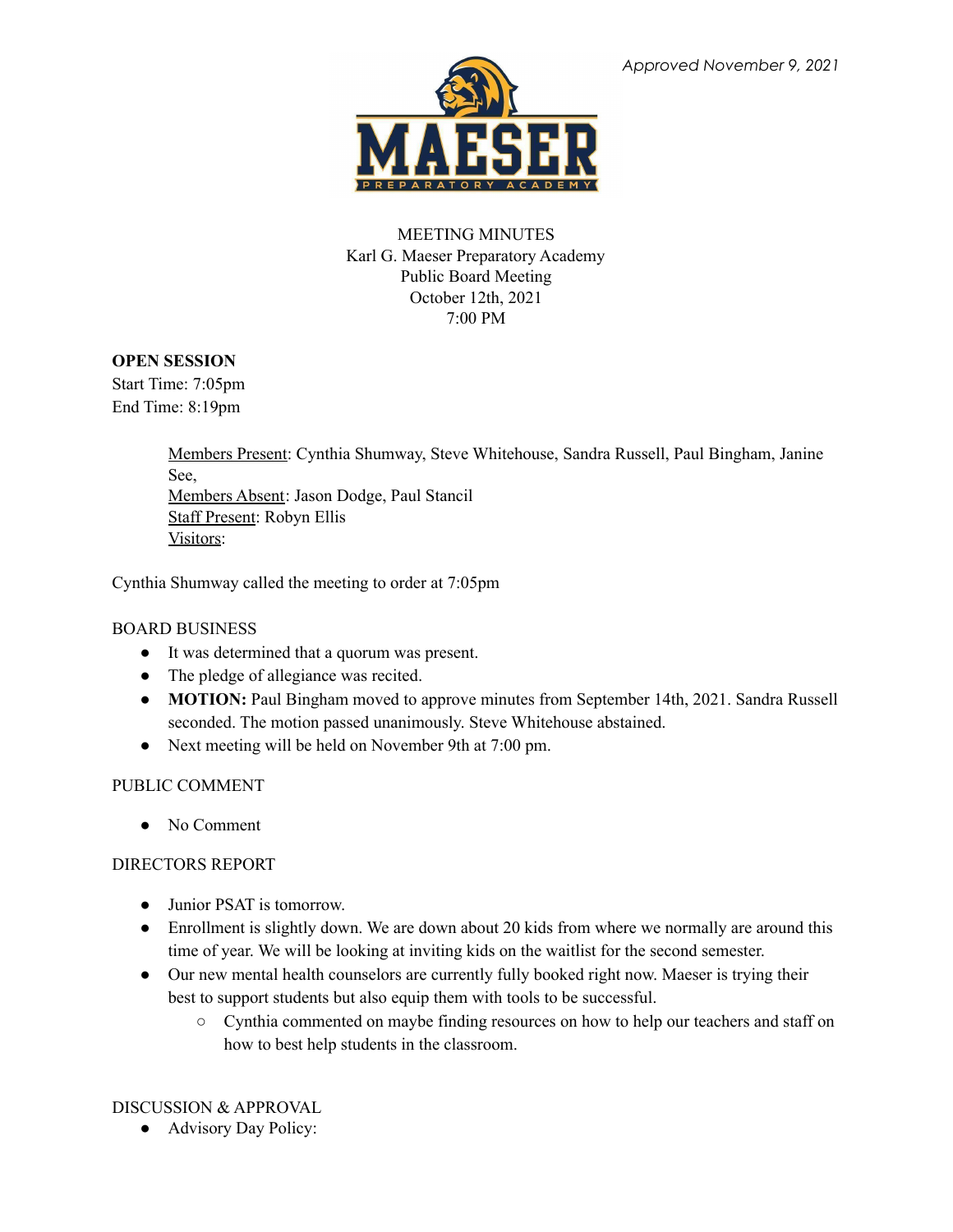- Discussion was had on how to best help students attend and get the most out of Advisory Day.
- Cynthia commented on having some kind of accountability for students. Robyn will take discussion point back to Administration.
- **MOTION**: Steve Whitehouse moved to approve the 2108 Advisory Day Policy as amended by the Board. Janine See seconded. The motion passed unanimously.
- SpEd Policy & Procedures Manual:
	- **MOTION**: Based upon representations from administration, Paul Bingham moved to adopt and approve for use of the SpEd Policy & Procedures Manual. Steve Whitehouse seconded. The motion passed unanimously.
- TSSA Plan
	- This is a grant for the school.
	- **MOTION**: Steve Whitehouse moved to approve the Maeser TSSA plan and authorize the budget committee to finalize the salary allocations. Paul Bingham seconded. The motion passed unanimously.
- Approval Purchase for Classroom Audio Upgrade:
	- Our current Audio system is about 9 years old. The parts are no longer made. An upgrade would be helpful and useful. A grant given to Maeser, due to covid, would be used for this specific purpose. The existing speakers will be reused.
	- **MOTION**: Paul Bingham moved to approve and move forward with the Classroom Audio Upgrade. Sandra Russell seconded. The motion passed unanimously.
- Updated Fee Schedule:
	- Summer school fees slightly increased.
	- **MOTION**: Steve Whitehouse moved to approve the Fee Schedule as amended. Janine See seconded. The motion passed unanimously.
- Internal Auditing/Audit Committee tabled.
- Musical Theatre List
	- $\circ$  Janine See moved to approve the musical list for the theatre production as presented & attached. Paul Bingham seconded. Steve Whitehouse voted against. The motion passed.
- U of U Colleges Course
	- Students are currently able to take classes through BYUI. However in order to take these classes as HS students, they still need an ecclesiastical endorsement. U of U offers the same type of curriculum without needing that endorsement. Maeser is looking into fine arts, CTE options, and some elective options if students wish to take them. \*See attached list.
	- Steve Whitehouse moved to approve adding U of U college courses for Maeser seniors. Sandra Russell seconded. The motion passed unanimously.

Janine See moved to adjourn the meeting. The motion passed unanimously.

Without objection, the meeting was adjourned.